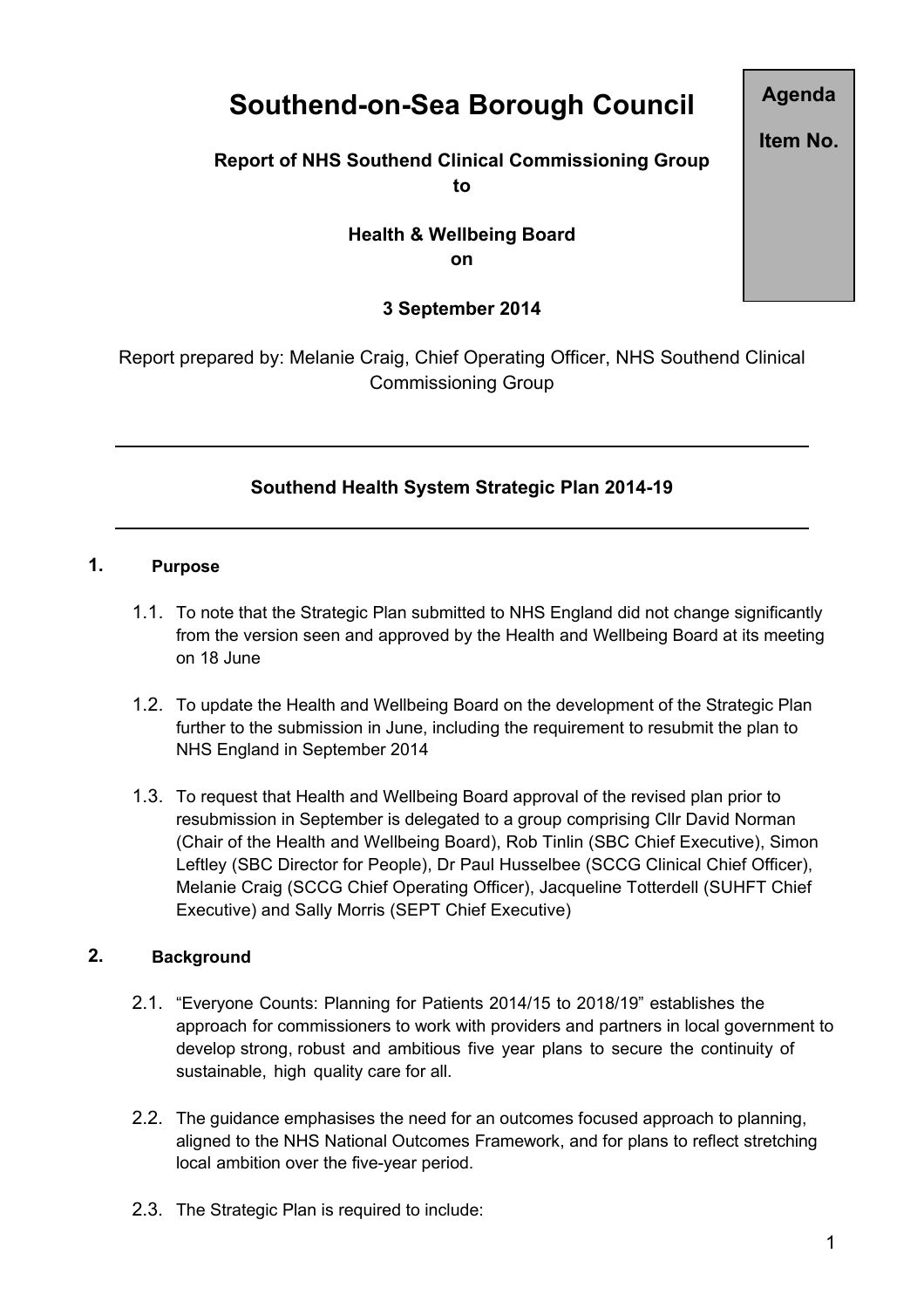- A long term strategic vision;
- · An assessment of the current state and current opportunities and challenges facing the system;
- · A clear set of objectives, that include the locally set outcome ambition metrics; and,
- A series of interventions that when implemented move the health system from the current position to achieving the objectives and implementing the vision.
- 2.4. Responsibility for the development and completion of the five-year Strategic Plan sits with the Southend unit of planning, which is based around Southend-on-Sea Health and Wellbeing Board as illustrated below.



2.5. In addition to the Southend unit of planning, we have collaborative arrangements with commissioners and providers across south east Essex for hospital and community services and across south Essex for mental health services.

#### **3. Development and assurance of the five-year Strategic Plan**

- 3.1. The Strategic Plan (Appendix One) was submitted to NHS England in June 2014, having been developed through the Joint Executive Group (JEG) and through a series of strategic planning workshops
- 3.2. The Strategic Plan was submitted to NHS England in June 2014 in accordance with the national planning timetable, having been approved by the Health and Wellbeing Board.
- 3.3. At this time, our unit of planning committed to continuing its strategic planning activities over the next twelve months, to ensure that there is full alignment between the fiveyear Strategic Plan, the hospital strategic plan and the Southend health and wellbeing strategy. This work will be led by the JEG, reporting to the Health and Wellbeing Board.
- 3.4. During June 2014, CCGs were notified of NHS England's expectation that strategic plans would be refreshed and finalised in September 2014.
- 3.5. On 28 July 2014, feedback on the plan was provided to the CCG from the regional team, via the Essex local area team, as follows:

*Good progress has been made although further development is now required. The 3x3 grid assessment was low for plan quality and low for plan ability to deliver. The status*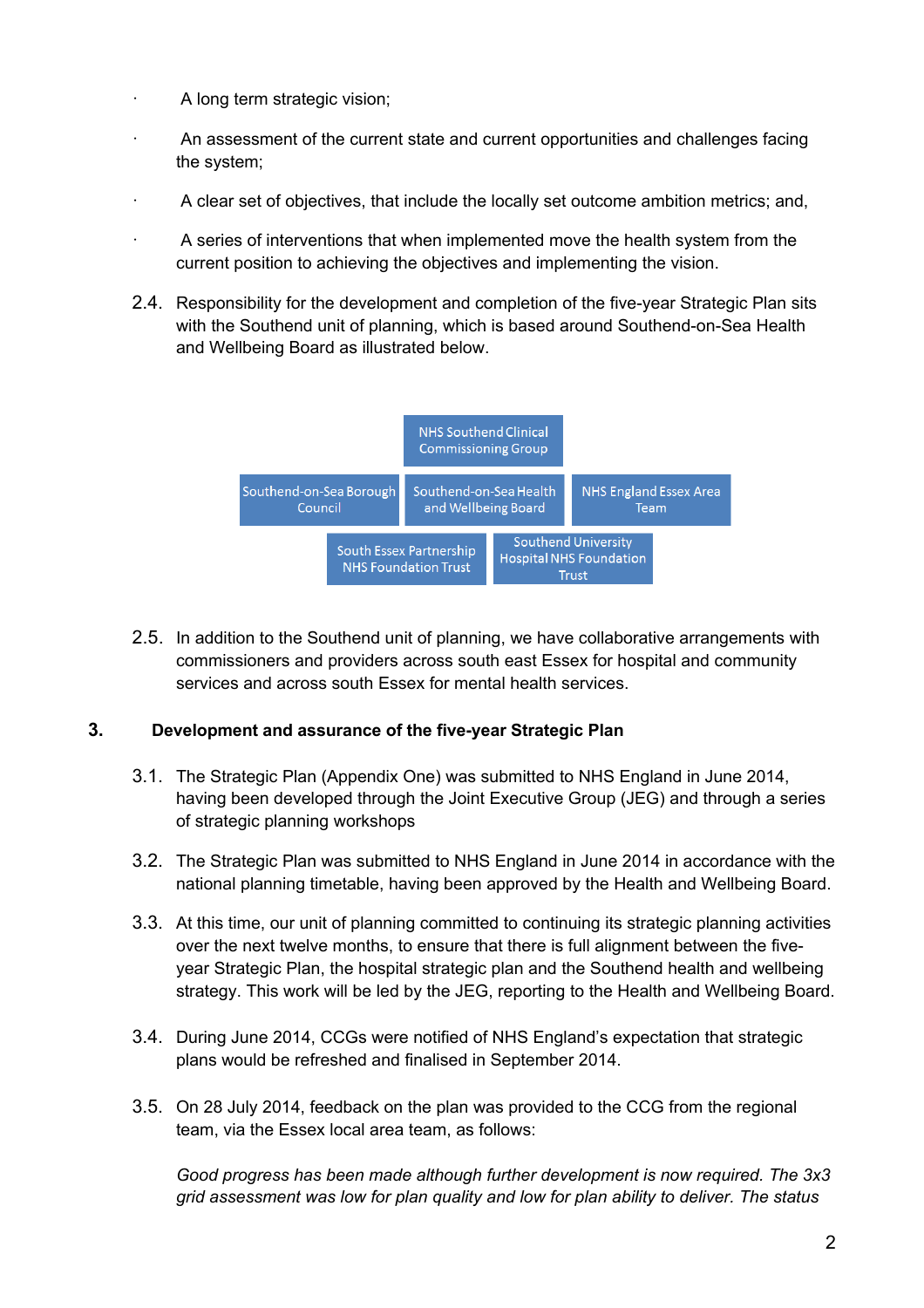*remains as a reflection of the required work and it was recognised that there has been continuous improvement in the plan. It was agreed that a resubmission to the AT and region will be required end Sept with an expectation that the quality would improve to the medium rating.*

- 3.6. Further direct feedback from the local area team has indicated that the following areas of the plan require development:
- Summarising the system position in terms of strategic direction, progress and outcomes (including integration pioneer programme/BCF, QIPP and primary care)
- Demonstrating how ambitions will be delivered and sustained
- Demonstrating clearer alignment between the system strategic vision and the six characteristics of a sustainable health system
- Reporting the latest position in terms of finance and recovery and ensuring this is reflected throughout the plan wherever there are financial implications
- Sign posting the thread between the strategic vision and the Joint Strategic Needs Assessment (JSNA)
- Demonstrating clear links between the call to action feedback and system delivery
- Demonstrating whole-system sign-up to plan via the inclusion of a signature sheet
- 3.7. Improvement of the plan in the areas described above would also serve to address gaps in the current version of the plan as identified by system stakeholder organisations; namely how acute hospital activity will be reduced, how community service activity will increase and the impact on provider organisations.
- 3.8. Further development and resubmission of the Strategic Plan is being coordinated by Southend CCG on behalf of the unit of planning.
- 3.9. The most notable changes in the revised version of the Strategic Plan will be the inclusion of summary reports against each of the transformational interventions listed in the plan.
- 3.10. These reports will describe in detail the desired end state, how this will be delivered (including timelines and milestones), and the current position and progress. Many of the schemes described will be joint schemes with system partners. This will be drawn out in the summary reports to demonstrate the whole-system approach.
- 3.11. The reports will also describe how sustainability is being built into the system change in terms of finances and resources and in terms of system behavioural and cultural change so that there will be a difference to how the system operates and commissions services beyond the life of the five-year plan.
- 3.12. The contribution and expertise of public health colleagues is being sought to better draw out the links between the system strategic vision and the JSNA, to demonstrate that the system strategic vision is borne out of, and was developed in response to, the system partners' in-depth knowledge of the health needs of the Southend-on-Sea population.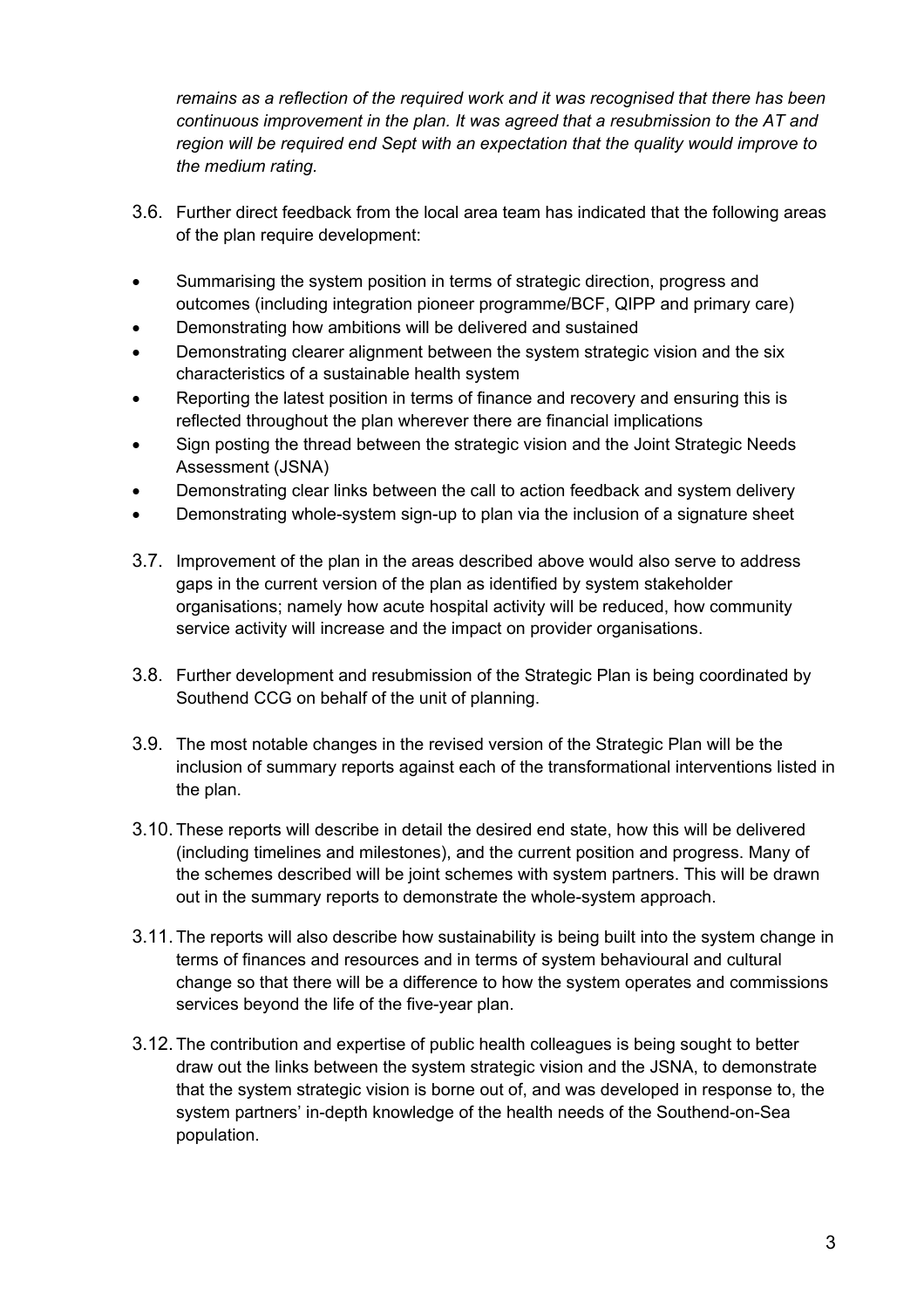- 3.13. The revised version of the Strategic Plan will also include the CCG's latest financial position and plans for financial recovery, in line with the recovery plan recently submitted to NHS England.
- 3.14.System partners' input to the revised plan is being sought through a programme of partner engagement meetings as set out at 4.1 below.

#### **4. System sign off and resubmission**

- 4.1. NHS England has issued a timeline for resubmission of the Strategic Plan. The table below shows the planned schedule of activity prior to resubmission.
- 4.2. In order to incorporate NHS Essex area team and regional feedback into the final draft of the Strategic Plan, a final draft of the plan will not be available until 18 September.
- 4.3. Consequently, it is requested that Health and Wellbeing Board approval is provided via a delegated group, and that signatures from this group are included in the plan to demonstrate system ownership of the Strategic Plan.
- 4.4. While the Chief Executives of Southend University Hospital NHS Foundation Trust (SUHFT) and South Essex Partnership University Foundation Trust (SEPT) are nonvoting members of the Health and Wellbeing Board, it is requested that they are included on the delegated group and as signatories to the Strategic Plan, as they are key partners in the plan's development and implementation.

| <b>Date</b>                   | <b>Activity</b>                                                                                  |
|-------------------------------|--------------------------------------------------------------------------------------------------|
| 13 August                     | Update to JEG                                                                                    |
| 11 August $-$<br>5 September  | Development of revised Strategic Plan draft                                                      |
| 1-8 September                 | Partnership engagement meetings and further plan development –<br>meetings scheduled as follows: |
|                               | Southend University Hospital NHS Foundation Trust – 2 September<br>$\bullet$                     |
|                               | Castle Point and Rochford CCG - date TBC<br>$\bullet$                                            |
|                               | Southend-on-Sea Borough Council - 3 September<br>$\bullet$                                       |
|                               | South Essex Partnership University NHS Foundation Trust - date TBC<br>$\bullet$                  |
| 3 September                   | Update report to Health and Wellbeing Board                                                      |
| 8 September                   | Review meeting with NHS England Essex area team                                                  |
| 12 September                  | Deadline for 'pre-final' submission to NHS England                                               |
| No later than 19<br>September | NHS England Essex area team and regional feedback due                                            |
| <b>TBC late September</b>     | Final draft plan circulated to Southend Health and Wellbeing Board for<br>approval               |
| 25 September                  | Final draft plan presented to Southend CCG Governing Body for approval                           |
| 26 September                  | Deadline for formal resubmission to NHS England                                                  |